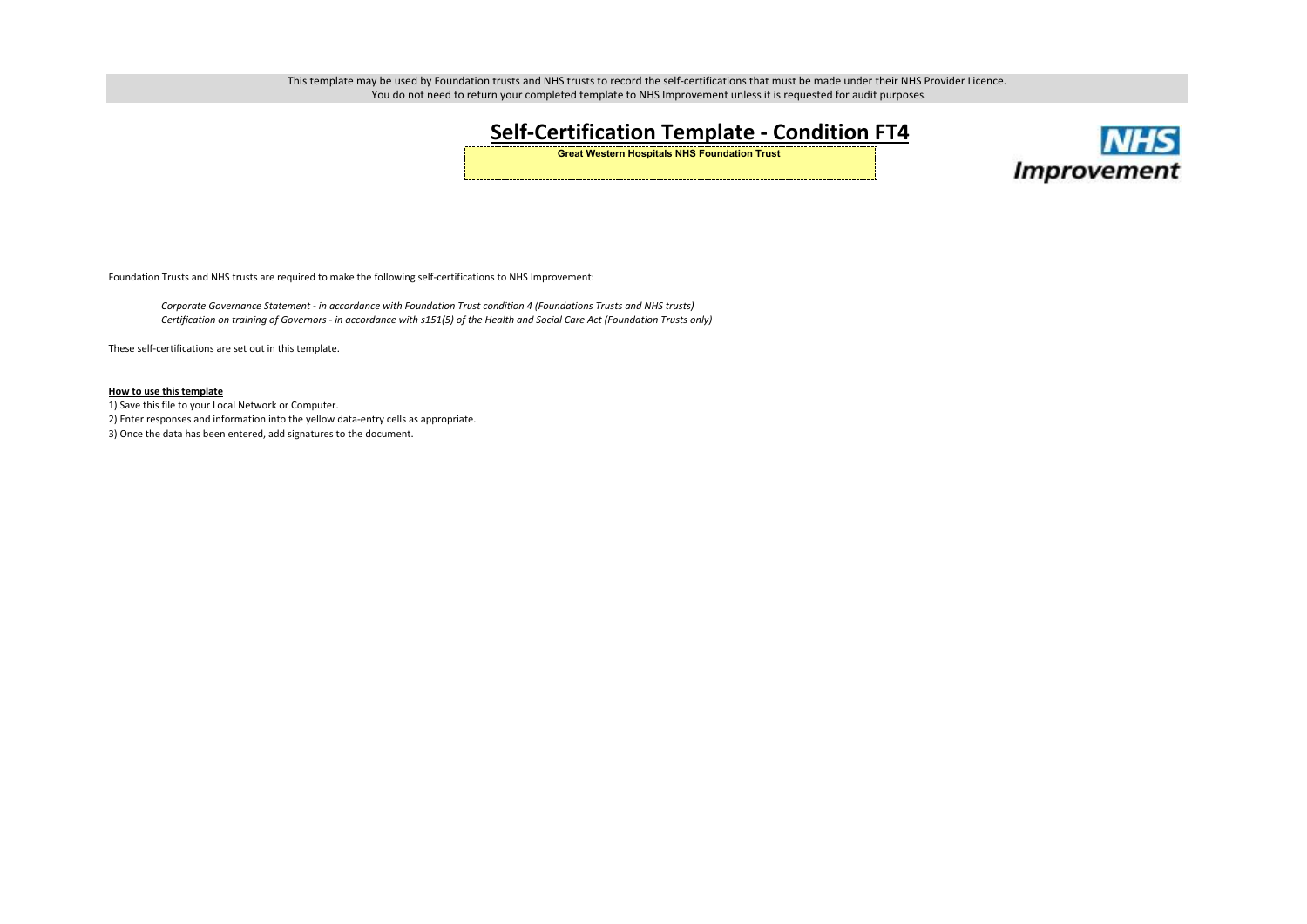### **Worksheet "FT4 declaration" Financial Year to which self-certification relates 2020/21**

#### **Corporate Governance Statement (FTs and NHS trusts)**

|   | The Board are required to respond "Confirmed" or "Not confirmed" to the following statements, setting out any risks and mitigating actions planned for each one                                                                                                                                                                                                                                                                                                                                                                                                                                                                                                                                                                                                                                                                                                                                                                                                                                                                                                                                                                                                                                            |                  |                                                                                                                                                                                                                                                                                                                                                                                                                                                                                                                                                                                                                                                                                                                                                                                        |  |  |
|---|------------------------------------------------------------------------------------------------------------------------------------------------------------------------------------------------------------------------------------------------------------------------------------------------------------------------------------------------------------------------------------------------------------------------------------------------------------------------------------------------------------------------------------------------------------------------------------------------------------------------------------------------------------------------------------------------------------------------------------------------------------------------------------------------------------------------------------------------------------------------------------------------------------------------------------------------------------------------------------------------------------------------------------------------------------------------------------------------------------------------------------------------------------------------------------------------------------|------------------|----------------------------------------------------------------------------------------------------------------------------------------------------------------------------------------------------------------------------------------------------------------------------------------------------------------------------------------------------------------------------------------------------------------------------------------------------------------------------------------------------------------------------------------------------------------------------------------------------------------------------------------------------------------------------------------------------------------------------------------------------------------------------------------|--|--|
|   | <b>Corporate Governance Statement</b>                                                                                                                                                                                                                                                                                                                                                                                                                                                                                                                                                                                                                                                                                                                                                                                                                                                                                                                                                                                                                                                                                                                                                                      | Response         | <b>Risks and Mitigating actions</b>                                                                                                                                                                                                                                                                                                                                                                                                                                                                                                                                                                                                                                                                                                                                                    |  |  |
| 1 | The Board is satisfied that the Licensee applies those principles, systems and standards of good corporate<br>governance which reasonably would be regarded as appropriate for a supplier of health care services to the<br>NHS.                                                                                                                                                                                                                                                                                                                                                                                                                                                                                                                                                                                                                                                                                                                                                                                                                                                                                                                                                                           | Confirmed        | Risk around the amount of guidance published and ability to meet all requirements. A register of statutory and compulsory guidance is<br>maintained and regularly refreshed with leads identified and assurances sought on compliance with the guidance. No issues of<br>concern have been flagged. A compendium of guidance has been developed in response to COVID. This is reviewed through the I<br>Respond Team to ensure all guidance has a lead and is being considered and implemented as necessary                                                                                                                                                                                                                                                                            |  |  |
|   | The Board has regard to such guidance on good corporate governance as may be issued by NHS<br>Improvement from time to time                                                                                                                                                                                                                                                                                                                                                                                                                                                                                                                                                                                                                                                                                                                                                                                                                                                                                                                                                                                                                                                                                | Confirmed        | Assurance and any potential for gaps in compliance with licence conditions are reported via a schedule to the Quality & Governance<br>Committee on an annual basis. Furthermore that Committee considers compliance with the NHS Code of Governance, monitoring<br>actions to address any potential gaps. Furthermore regular Board meeting cycle with 12 meetings per year along with Board Seminars.<br>for strategy and development work. A detailed planner enables new business and guidance to be brought to the attention of the<br>Board in a timely manner.                                                                                                                                                                                                                   |  |  |
| 3 | The Board is satisfied that the Licensee has established and implements:<br>(a) Effective board and committee structures;<br>(b) Clear responsibilities for its Board, for committees reporting to the Board and for staff reporting to the<br>Board and those committees; and<br>(c) Clear reporting lines and accountabilities throughout its organisation.                                                                                                                                                                                                                                                                                                                                                                                                                                                                                                                                                                                                                                                                                                                                                                                                                                              | <b>Confirmed</b> | Each year the Board undertakes a review of the Committee structure and of the effectiveness of Committees. This was completed in<br>March 2020 and those Committees agreed that they remained effective, with only minor modifcation to Terms of Reference. The<br>memberships of Committee is refreshed annually and this was completed in March 2020. Each Divisions within the organisation has<br>its own governance structure, and the Divisions report into the Executive Committee. In addition there are Divisional Performance<br>Review Meetings where Divisional Managers are held to account for their divisional performance. In 2020/21, the Scheme of<br>Delegation was reviewed to ensure that it is effective and meets the needs of the Trust.                       |  |  |
|   |                                                                                                                                                                                                                                                                                                                                                                                                                                                                                                                                                                                                                                                                                                                                                                                                                                                                                                                                                                                                                                                                                                                                                                                                            |                  |                                                                                                                                                                                                                                                                                                                                                                                                                                                                                                                                                                                                                                                                                                                                                                                        |  |  |
|   | The Board is satisfied that the Licensee has established and effectively implements systems and/or<br>processes:<br>(a) To ensure compliance with the Licensee's duty to operate efficiently, economically and effectively;                                                                                                                                                                                                                                                                                                                                                                                                                                                                                                                                                                                                                                                                                                                                                                                                                                                                                                                                                                                | <b>Confirmed</b> | No risk identified around systems and processes.<br>Annual Governance Statement and Annual Report evidencing compliance with regulatory requirements.                                                                                                                                                                                                                                                                                                                                                                                                                                                                                                                                                                                                                                  |  |  |
|   | (b) For timely and effective scrutiny and oversight by the Board of the Licensee's operations;<br>(c) To ensure compliance with health care standards binding on the Licensee including but not restricted to<br>standards specified by the Secretary of State, the Care Quality Commission, the NHS Commissioning Board<br>and statutory regulators of health care professions;<br>(d) For effective financial decision-making, management and control (including but not restricted to<br>appropriate systems and/or processes to ensure the Licensee's ability to continue as a going concern);<br>(e) To obtain and disseminate accurate, comprehensive, timely and up to date information for Board and<br>Committee decision-making;<br>(f) To identify and manage (including but not restricted to manage through forward plans) material risks to<br>compliance with the Conditions of its Licence;<br>(g) To generate and monitor delivery of business plans (including any changes to such plans) and to receive<br>internal and where appropriate external assurance on such plans and their delivery; and<br>(h) To ensure compliance with all applicable legal requirements.                  |                  | Regular Board and sub committee meetings undertaking reviews of planned work including oversight of performance and financial<br>information, corporate risks and the Board Assurance Framework.<br>Robust external and internal audit processes have confirmed there are no material concerns on key internal controls and processes.                                                                                                                                                                                                                                                                                                                                                                                                                                                 |  |  |
|   |                                                                                                                                                                                                                                                                                                                                                                                                                                                                                                                                                                                                                                                                                                                                                                                                                                                                                                                                                                                                                                                                                                                                                                                                            |                  | Quality issues are standing items on Board agendas along with reports to the Quality & Governance Committee, which meets monthly.                                                                                                                                                                                                                                                                                                                                                                                                                                                                                                                                                                                                                                                      |  |  |
| 5 | The Board is satisfied that the systems and/or processes referred to in paragraph 4 (above) should include<br>but not be restricted to systems and/or processes to ensure:<br>(a) That there is sufficient capability at Board level to provide effective organisational leadership on the<br>quality of care provided;<br>(b) That the Board's planning and decision-making processes take timely and appropriate account of quality<br>of care considerations;<br>(c) The collection of accurate, comprehensive, timely and up to date information on quality of care;<br>(d) That the Board receives and takes into account accurate, comprehensive, timely and up to date<br>information on quality of care;<br>(e) That the Licensee, including its Board, actively engages on quality of care with patients, staff and other<br>relevant stakeholders and takes into account as appropriate views and information from these sources; and<br>(f) That there is clear accountability for quality of care throughout the Licensee including but not restricted<br>to systems and/or processes for escalating and resolving quality issues including escalating them to the<br>Board where appropriate. | <b>Confirmed</b> | The Quality & Governance Committee has regular oversight of all quality issues.<br>The Quality & Governance Committee also receives a wide variety of reports from an established governance framework on an<br>exception basis.<br>There is a governor working group for Patiient Quality and a number of patient engagement groups which interacts with stakeholders<br>and received feedback from a number of sources.<br>Although the requirement for a Quality Report has been suspended for 2020/21 Annual Report and Acounts wrok on the quality<br>priorities for the Trust continues as part of the Trust's strategy.<br>The Trust continued to strengthe its data quality in 2020 by implementing a BI tool and recruited an Associate Director of Business<br>Intelligence. |  |  |
|   |                                                                                                                                                                                                                                                                                                                                                                                                                                                                                                                                                                                                                                                                                                                                                                                                                                                                                                                                                                                                                                                                                                                                                                                                            |                  |                                                                                                                                                                                                                                                                                                                                                                                                                                                                                                                                                                                                                                                                                                                                                                                        |  |  |
| 6 | The Board is satisfied that there are systems to ensure that the Licensee has in place personnel on the<br>Board, reporting to the Board and within the rest of the organisation who are sufficient in number and<br>appropriately qualified to ensure compliance with the conditions of its NHS provider licence.                                                                                                                                                                                                                                                                                                                                                                                                                                                                                                                                                                                                                                                                                                                                                                                                                                                                                         | <b>Confirmed</b> | Risk around insufficient staffing levels. However, the Trust utilises bank, locum and agency staff to ensure sufficient personnel are in<br>place. Also the Trust continues to roll out a recruitment and retention plan.<br>Reqular Board and Committee reporting on the Trust's establishment along with recruitment and retention initiatives to ensure safe<br>levels of staffing. The Remuneration Committee meets to consider succession planning, Executive Director recruitment, development<br>and training. The Joint Nominations Committee meets to consider succession planning and the recruitment of NEDs recruitment,<br>development and training.                                                                                                                      |  |  |

Signed on behalf of the Board of directors, and, in the case of Foundation Trusts, having regard to the views of the governors

 $A \overline{N}$ 



<u>..............................</u>

Further explanatory information should be provided below where the Board has been unable to confirm declarations under FT4.